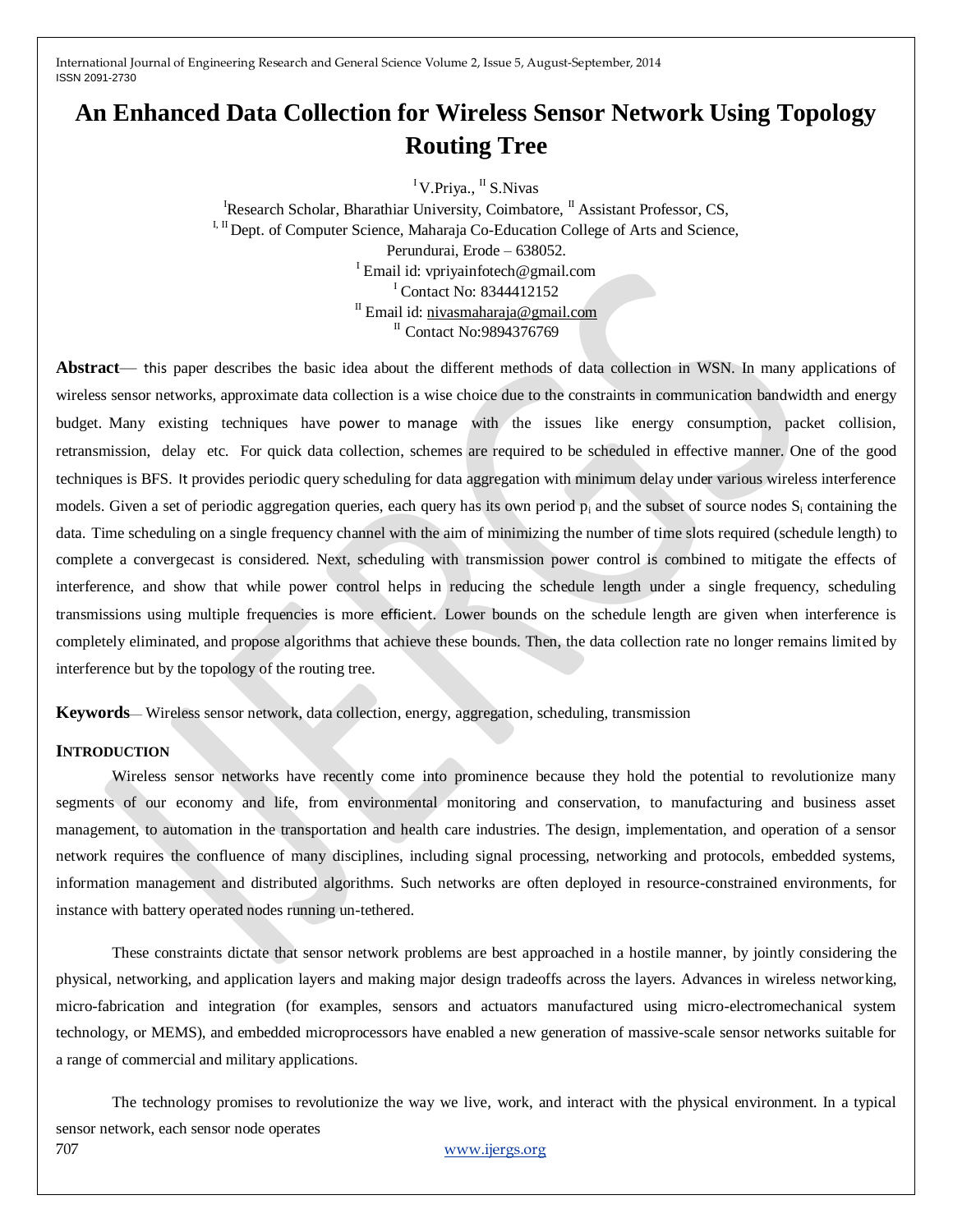Un-tethered and has a microprocessor and a small amount of memory for signal processing and task scheduling. Each node is equipped with one or more sensing devices such as acoustic microphone arrays, video or still cameras, infrared (IR), seismic, or magnetic sensors. Each sensor node communicates wirelessly with a few other local nodes within its radio communication range.



**Fig 1.1 Sensor Network**

Sensor networks extend the existing Internet deep into the physical environment. The resulting new network is orders of magnitude more expansive and dynamic than the current TCP/IP networks and is creating entirely new types of traffic that are quite different from what one finds on the Internet now. Information collected by and transmitted on a sensor network describes conditions of physical environments for example, temperature, humidity, or vibration and requires advanced query interfaces and search engines to effectively support user-level functions.

Sensor networks may inter-network with an IP core network via a number of gateways. A gateway routes user queries or commands to appropriate nodes in a sensor network. It also routes sensor data, at times aggregated and summarized, to users who have requested it or are expected to utilize the information. A data repository or storage service may be present at the gateway, in addition to data logging at each sensor. The repository may serve as an intermediary between users and sensors, providing a persistent data storage. It is well known that communicating 1 bit over the wireless medium at short ranges consumes far more energy than processing that bit

Wireless sensor networks are a trend of the past few years, and they involve deploying a large number of small nodes. The nodes then sense environmental changes and report them to other nodes over flexible network architecture. Sensor nodes are great for deployment in hostile environments or over large geographical areas. The sensor nodes leverage the strength of collaborative efforts to provide higher quality sensing in time and space as compared to traditional stationary sensors, which are deployed in the following two ways: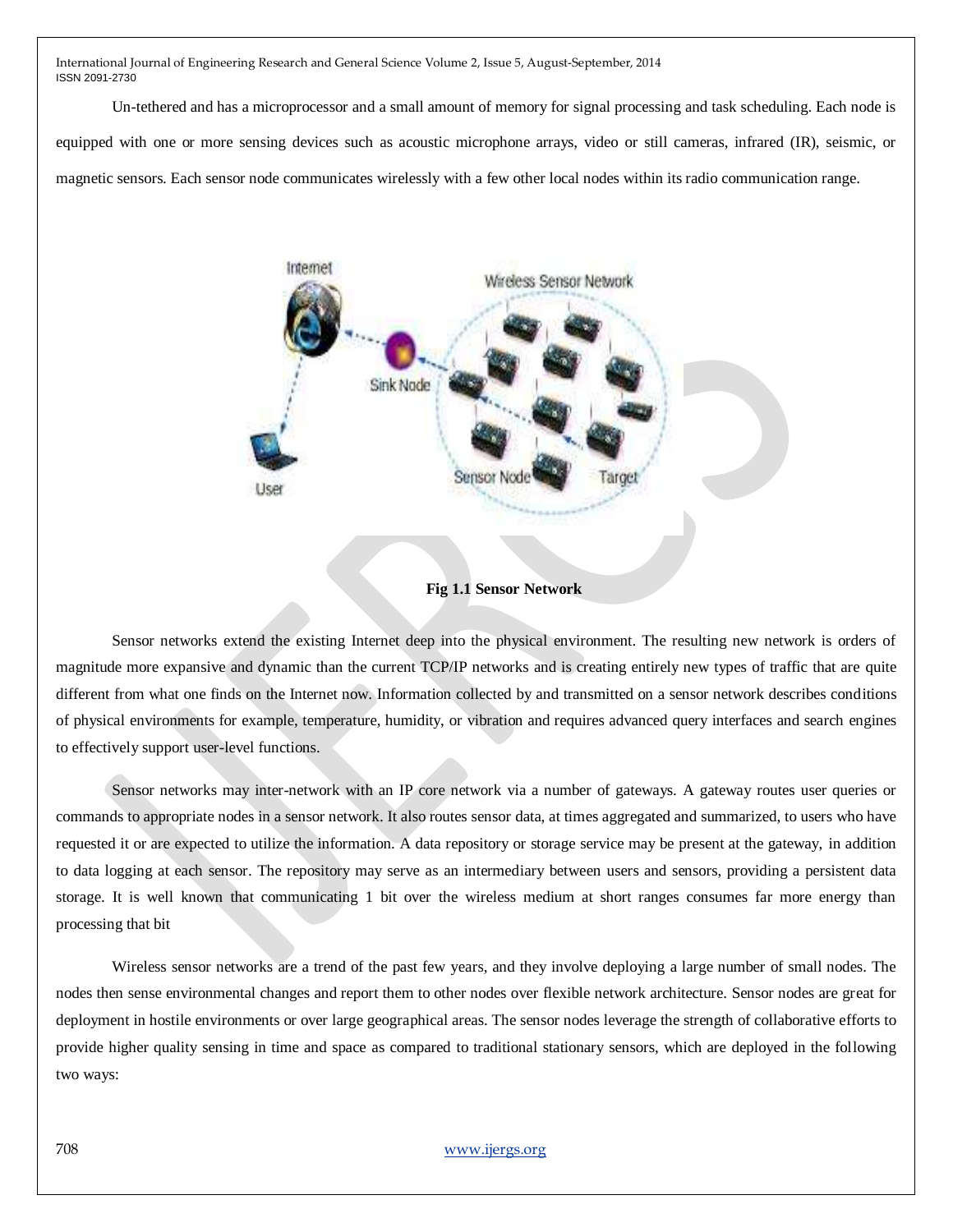- Sensors can be positioned far from the actual phenomenon, i.e. something known by sense perception. In this approach, large sensors that use some complex techniques to distinguish the targets from environmental noise are required.
- Several sensors that perform only sensing can be deployed. The position of the sensors and communications topology is carefully engineered. They transmit time series of the sensed phenomenon to central nodes where computations are performed and data are fused.

#### **1.2 Wireless Sensor Network vs. Ad hoc Network**

A mobile ad hoc network (MANET), sometimes called a mobile mesh network, is a self configuring network of mobile devices connected by wireless links. Each device in a MANET is free to move independently in any direction, and will therefore change its links to other devices frequently. The difference between wireless sensor networks and ad-hoc networks are outlined below:

- The number of sensor nodes in a sensor network can be several orders of magnitude
- Higher than the nodes in an ad hoc network.
- Sensor nodes are densely deployed.
- Sensor nodes are prone to failures.
- The topology of a sensor network changes very frequently.
- Sensor nodes mainly use broadcast communication paradigm whereas most ad hoc
- Networks are based on point-to-point communication.
- ·Sensor nodes are limited in power, computational capacities, and memory.
- Sensor nodes may not have global identification (ID) because of the large amount of overheads and large number of sensors.
- ·Sensor networks are deployed with a specific sensing application in mind whereas ad-hoc networks are mostly Constructed For Communication Purpose.

# **1.3 Need For The System: Approximate Data Collection**

Approximate data collection is a wise choice for long-term data collection in WSNs with constrained bandwidth. In many practical application scenarios with densely deployed sensor nodes, the gathered sensor data usually have inherent spatial-temporal correlations. For example, Fig. 1 shows the temperature readings of five nearby sensor nodes deployed in a garden more than 10 hours at night. The temperature readings recorded by the five nodes keep decreasing in the first 4 hours and then become stable in the next 6 hours, which exhibit apparent spatial and temporal correlations among themselves.

By exploring such correlations, the sensor data canbe collected in a compressive manner within prespecified, applicationdependent error bounds. The data traffic can be reduced at the expense of data accuracy. The granularity provided by such approximate data collection is more than sufficient, especially considering the low measuring accuracy of sensors equipped on the sensor nodes. Study on approximate data collection is thus motivated by the need of long-term operation of large-scale WSNs, e.g., the GreenOrbs project.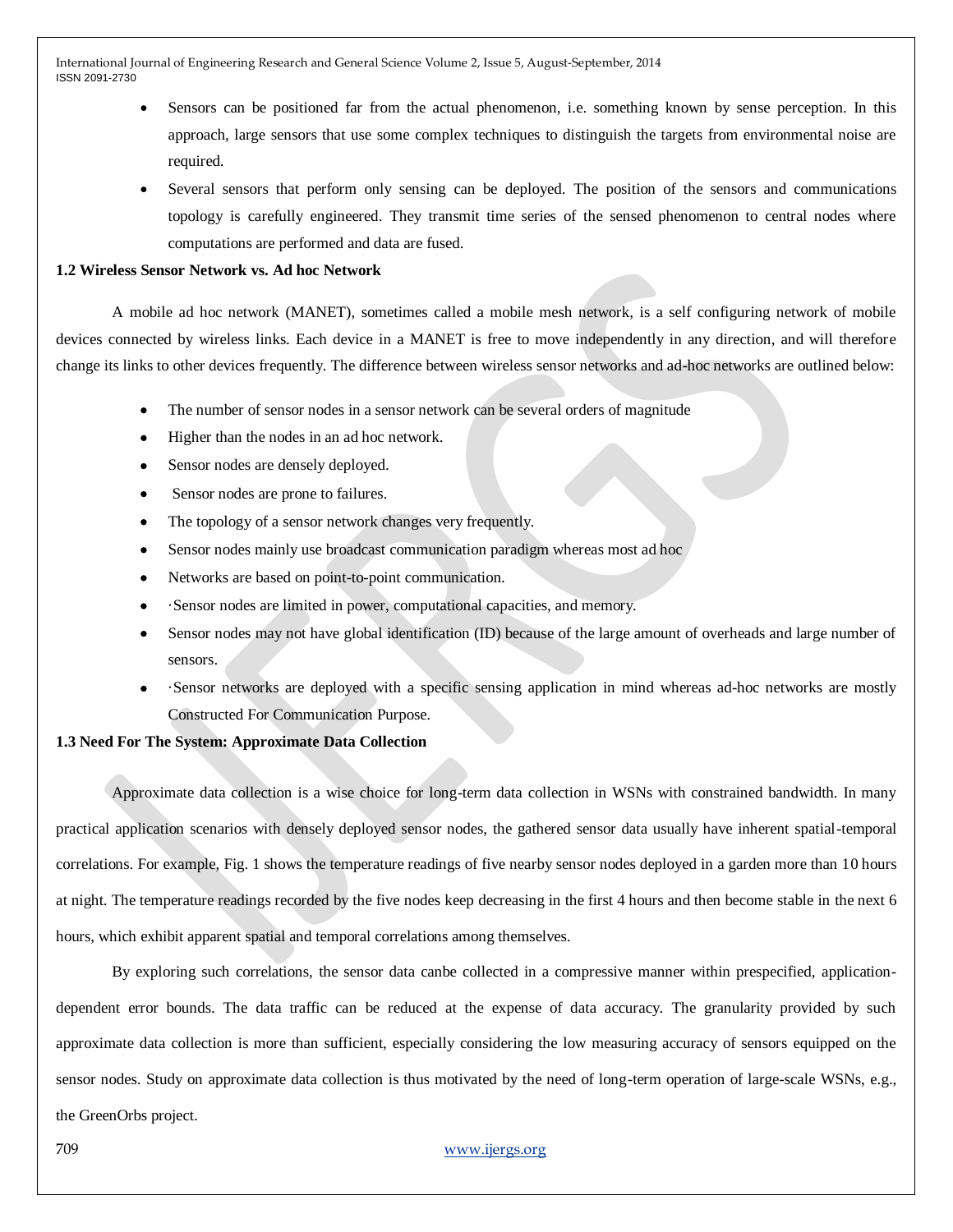

**Fig 1.2 Data Aggregation**

By exploring such correlations, the sensor data canbe collected in a compressive manner within prespecified, applicationdependent error bounds. The data traffic can be reduced at the expense of data accuracy. The granularity provided by such approximate data collection is more than sufficient, especially considering the low measuring accuracy of sensors equipped on the sensor nodes. Study on approximate data collection is thus motivated by the need of long-term operation of large-scale WSNs, e.g., the GreenOrbs project.



**Fig 1.3 Cluster Formations**

There are several factors to be considered in the design of an approach for approximate data collection. First, the data collection approach should be scalable. In many real applications, sensor networks consist of hundreds or even thousands of sensor nodes. For example, GreenOrbs has deployed 330 nodes and expects to deploy 1;000þ sensor nodes in a network.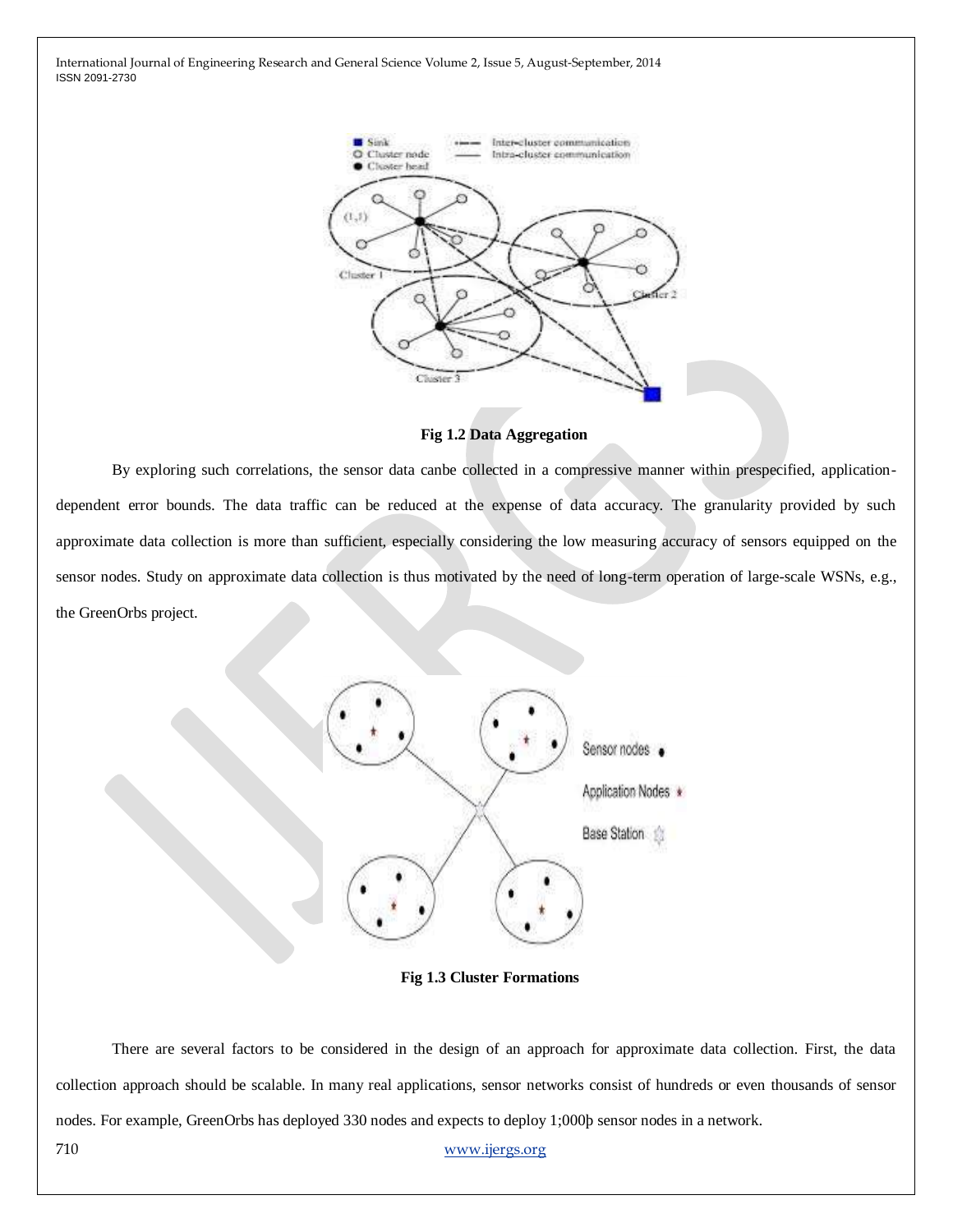In practice, in large WSNs, the information exchange between the sink and the related sensor nodes may consume considerable bandwidth and the acquisition of complete sensor data set of a WSN is too costly to be practical. Second, in approximate data collection, the spatial-temporal correlation model used for data suppression should be light-weight and efficient so as to meet the constraints on sensor node's memory and computation capacity. For densely deployed WSNs, many models can be used to describe temporal and/or spatial correlation of sensor data. But it is often nontrivial to build a light-weight correlation model to suppress spatial-temporal redundancy simultaneously.Most of the existing models are too expensive, i.e., consuming a large amount of computing capacity or storage capacity, to be run on the existing sensor nodes . Some of them are too simple to contain enough information and ignores the trend of sensor readings, or only consider either temporal correlation or spatial correlation separately. This thesis approach shows that simplicity and efficiency can be achieved by exploiting implicit sensor node cooperation and elaborately distributing data processing tasks to sensor nodes. Third, the data collection scheme should be self-adaptive to environmental changes. Note that physical environmental changes are usually complex and hard to be modeled comprehensively with a simple estimation model. For long-term data collection, the approximate data collection scheme should be capable of automatically adjusting its parameters according to the environmental changes so as to guarantee its correctness.



**Fig 1.4 Data Collection**

711 [www.ijergs.org](http://www.ijergs.org/) In this thesis, by leveraging the inherent spatial-temporal correlation in sensor data, an efficient approach is proposed for approximate data collection in WSNs to simultaneously achieve low communication cost and guaranteed data quality (namely bounded data errors). This thesis approach, Approximate Data Collection (ADC), is well designed to satisfy the above criterions. ADC achieves low communication cost by exploiting the fact that physical environments generally exhibit predictable stable state and strong temporal and spatial correlations, which can be used to infer the readings of sensors.Both the scalability and simplicity of ADC are achieved by exploiting implicit cooperation and distributing data processing among sensor nodes. ADC can discover local data correlations and suppress the spatial redundancy of sensor data in a distributive fashion. The distributed spatial data correlation discovery and spatial redundancy suppression is achieved by dividing a WSN into several clusters.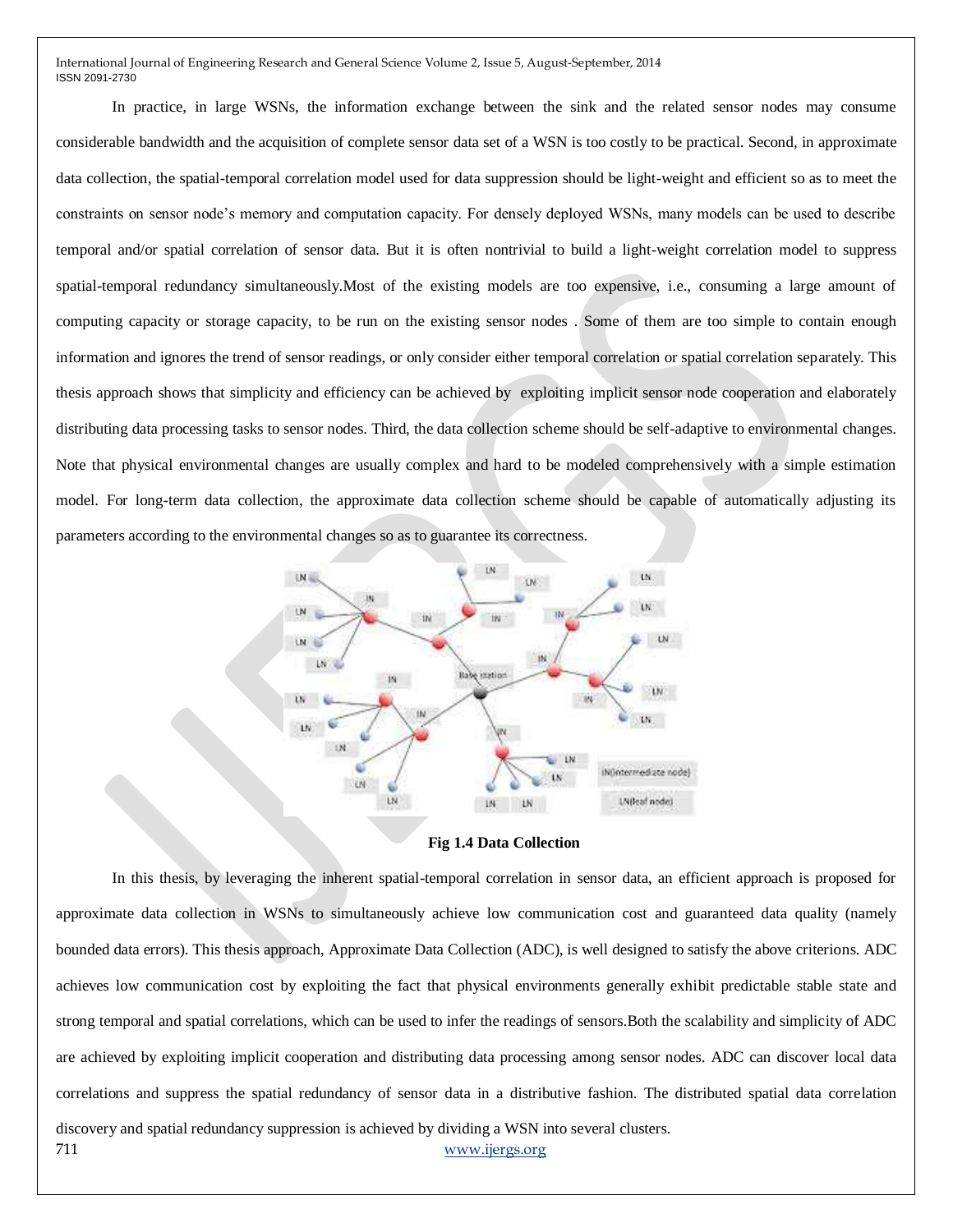

**Fig 1.5 Cluster Members**

The sink can estimate the sensor readings according to the model parameters updated by the cluster heads. This distributed data process scheme makes ADC can be easily applied to WSNs with different system scales. As the sensor network scale increases, ADC only needs to increase the number of clusters.

#### **1.4 Scope Of Research Work**

Furthermore, by using clustering-based distributed data process scheme, sensor data can be processed locally in ADC. First, each sensor node is responsible for processing sensor readings generated by itself. Second, the spatial redundancy of sensor data is suppressed by cluster heads that are close to the data source. There are no explicitly control data exchange between sensor nodes and their cluster heads. The sensor data process cost is distributed to all sensor nodes and the sensor data process burden of each cluster head can be easily controlled by adjusting the cluster size.

# **II. Problem Formulation**

The problem of minimizing the schedule length for raw-data convergecast on single channel is more. Convergecast, namely the collection of data from a set of sensors toward a common sink over a treebased routing topology, is a fundamental operation in wireless sensor networks (WSN). In many applications, it is crucial to provide a guarantee on the delivery time as well as increase the rate of such data collection. For instance, in safety and mission-critical applications where sensor nodes are deployed to detect oil/gas leak or structural damage, the actuators and controllers need to receive data from all the sensors within a specific deadline, failure of which might lead to unpredictable and catastrophic events. This falls under the category of one-shot data collection. On the other hand, applications such as permafrost monitoring require periodic and fast data delivery over long periods of time, which falls under the category of continuous data collection.

712 [www.ijergs.org](http://www.ijergs.org/) For periodic traffic, it is well known that contention free medium access control (MAC) protocols such as TDMA (Time Division Multiple Access) are better fit for fast data collection, since they can eliminate collisions and retransmissions and provide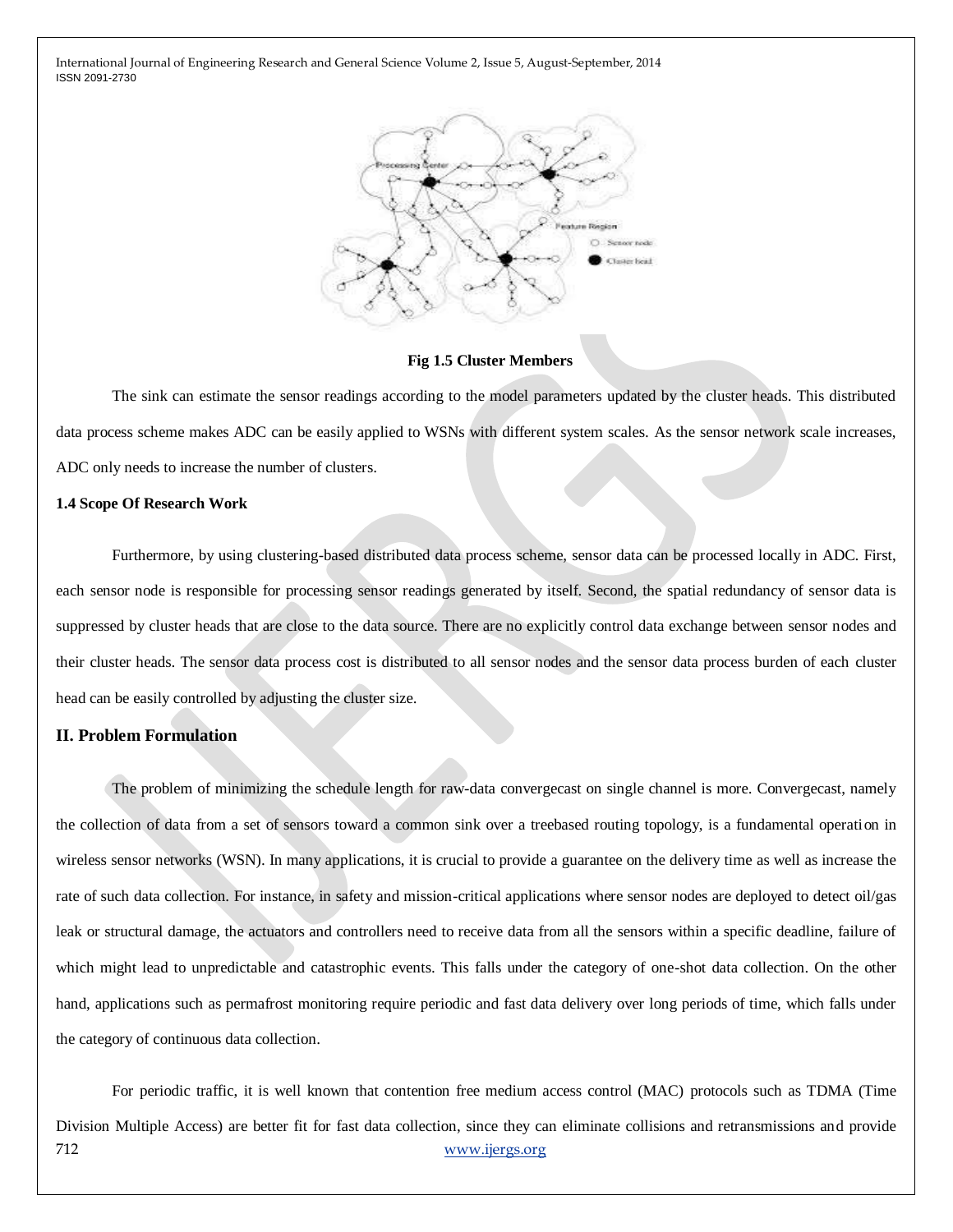guarantee on the completion time as opposed to contention-based protocols. However, the problem of constructing conflictfree (interference-free) TDMA schedules even under the simple graph-based interference model has been proved to be NP-complete. In this project, consider a TDMA framework and design polynomial-time heuristics to minimize the schedule length for both types of convergecast.

It also find lower bounds on the achievable schedule lengths and compare the performance of our heuristics with these bounds. The problem of joint scheduling and transmission power control for constant and uniform traffic demands. It can be overcome by Aggregate converge cast and One-Shot Raw-Data converge cast algorithms.

#### **III. Objectives Of The Research**

The research work main objective is information be collected from a wireless sensor network organized as tree. To address this, a number of different techniques using realistic simulation models under the many-to-one communication paradigm known as convergecast are evaluated. Time scheduling on a single frequency channel with the aim of minimizing the number of time slots required (schedule length) to complete a convergecast is considered. Next, scheduling with transmission power control is combined to mitigate the effects of interference, and show that while power control helps in reducing the schedule length under a single frequency, scheduling transmissions using multiple frequencies is more efficient.

It investigated the impact of transmission power control and multiple frequency channels on the schedule length, where the proposed constant factor and logarithmic approximation algorithms on geometric networks (disk graphs). Raw-data convergecast has been studied in a distributed time slot assignment scheme is proposed in the project to minimize the TDMA schedule length for a single channel. The project also compares the efficiency of different channel assignment methods and interference models, and proposes schemes for constructing specific routing tree topologies that enhance the data collection rate for both aggregated and rawdata convergecast.

#### **IV. Related work**

#### **Adaptive Approximate Data Collection**

Since sensor readings change slowly according to the change of physical phenomena, the adaptive data approximation algorithm should be self-adaptive to the changes of the sensor readings timely. The proposed data approximation algorithm consists of two parts: data approximation learning algorithm and data approximation monitoring (for cluster heads and sink node) algorithm.

713 [www.ijergs.org](http://www.ijergs.org/) The data approximation learning algorithm runs on every cluster head and is responsible for finding a  $\Delta$ -loss approximation of the true sensor data of each cluster. The data approximation monitoring algorithm consists of two parts. One runs on every cluster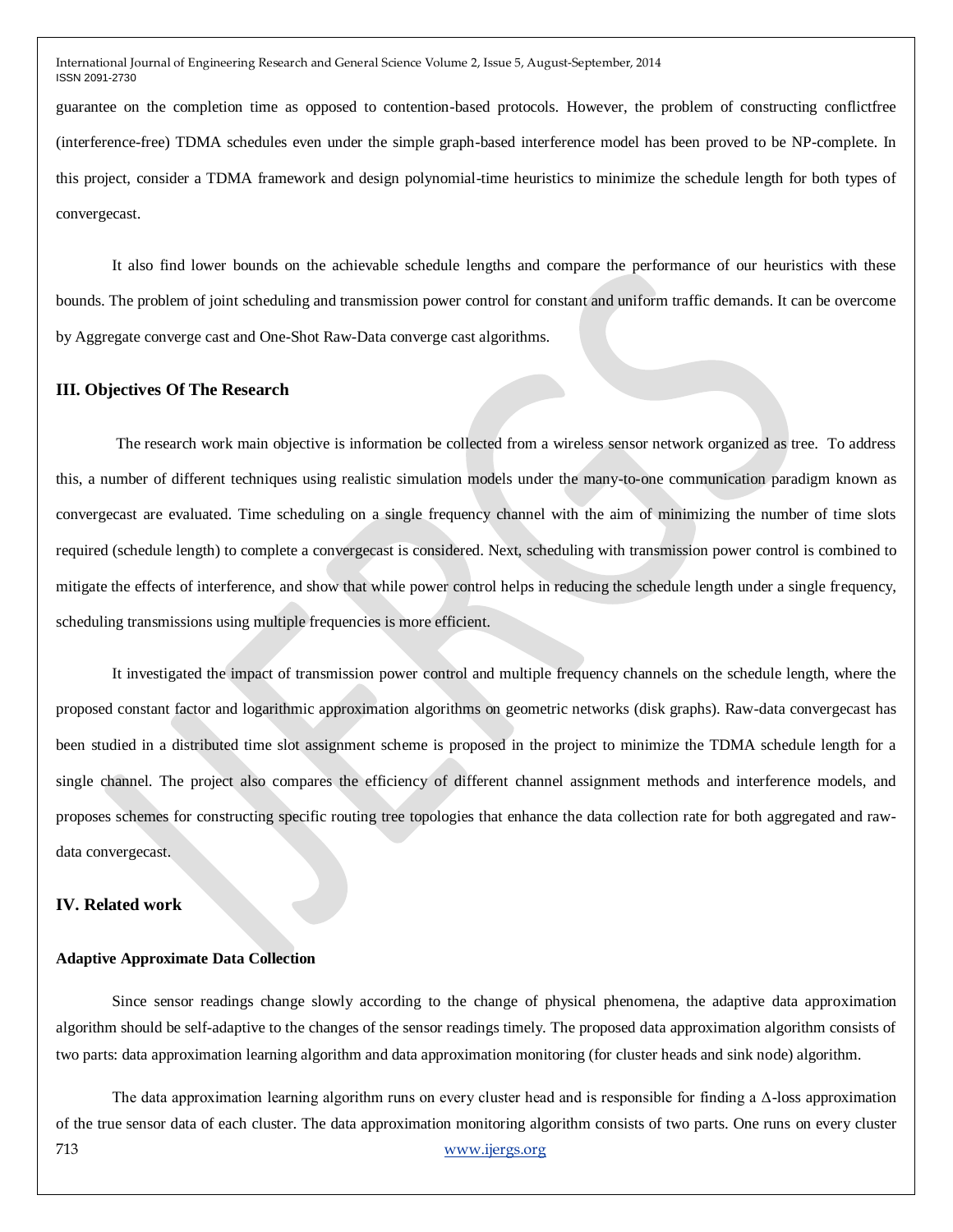head continuously. It monitors the changes of the parameters of the local estimation and decides whether to send an update message to the sink node or not. The other part,which runs on the sink node, is responsible for updating the Δ-loss approximation according to the update messages from each cluster head.

# **(i).Routing Tree**

The sink node is treated as root node. All other nodes neighbor to sink behaves as intermediate nodes. The nodes responsible for collecting the data behave as leaf nodes. The intermediate nodes aggregates the data received from leaf nodes are sends to sink node.

#### **(ii). The Data Approximation Learning Algorithm**

The data approximation learning algorithm guarantees that the predictor set SS stored in the sink node is a  $\Delta$ -loss approximation of IF at all times. Each cluster head starts the data approximation monitoring algorithm after the data approximation learning algorithm. The data approximation monitoring algorithm updates all local estimation data according to the received local estimation update messages and checks the estimation error of each  $\Theta$ -similarity set every T seconds. Each sensor node requires WS\*T seconds to check the correctness of it local estimation model, the estimation error check is delayed by WS\*T seconds. If the radius of any  $\Theta$ -similar set exceeds  $\Delta$ , the cluster head will adjust its local  $\Theta$ -similarity sets and send the changes to the sink node. The sink node updates SS according to the update messages from the cluster heads.

The Data Approximation Learning Algorithm

```
1: Generate correlation graph Gi(V, E, t)
```

```
2: i = 0:
```

```
3: while |V| > 0 do
```

```
4: v = FindLargestOutDegree(V);
```
5: w[i].representation\_node=v;

6: w[i].similarity\_set=AllNeighbor(v);

```
7: V - = \{v\};
```

```
8: V = w[i]. similarity_set;
```
 $9: i++$ :

 $10<sup>°</sup>$  end while

11: return w;

### **(iii). Monitoring Algorithm for the Cluster Heads**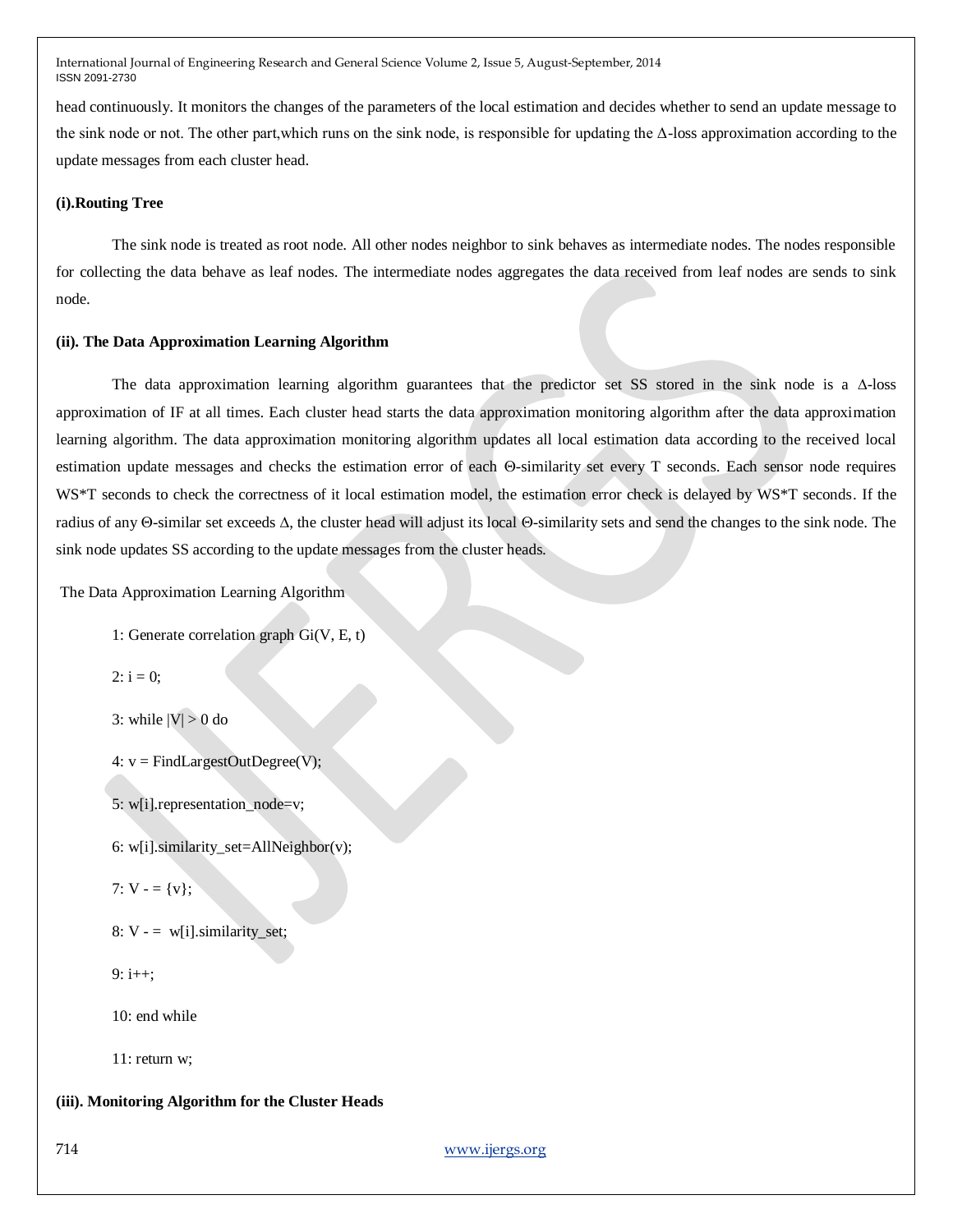The details of the data approximation monitoring algorithm for cluster heads are shown in Algorithm. The algorithm first updates all local estimations according to all local estimation update messages M received in last T seconds (line 1). Line 2-12 search each  $\Theta$ -similar set and find out all sensor nodes that are no longer  $\Theta$ -similar to their representation nodes, then add them into node list C C. All empty  $\Theta$ -similar sets are removed (line 9-10).

Each sensor node in CC tries to find a  $\Theta$ -similar set to join in by invoking the procedure Join() (line 14). If there is no such a set, a new  $\Theta$ -similar set will be created for this node by invoking the procedure CreatNewSet() (line 16). Line 20 sends the update messages to the sink node.

The data approximation monitoring algorithm only requires two kinds of update messages: the  $\Theta$ -similar set creating message and the  $\Theta$ -similar set updating message. The former creates a new  $\Theta$ -similar set at the sink node, while the latter is used to update the predictor of a  $\Theta$ -similar set or add new sensor nodes into it. Note that explicitly sending a message for removing a sensor node from a  $\Theta$ -similar set is not necessary, because no sensor node belongs to two or more  $\Theta$ -similar sets simultaneously. Adding a node into a  $\Theta$ similar set means removing it from another one.

Monitoring Algorithm for the Cluster Heads

- 1: UpdateMessagePrc(M);
- 2: for all  $W \in G$  do
- 3: for all  $s \in W$  do
- 4: if  $D(s, W, t) > \Delta$  then

5:  $CC = CC \cup \{s\};$ 

6:  $W = \{s\};$ 

7: end if

8: end for

9: if  $W = \emptyset$  then

10: G-=W;

11: end if

12: end for

13: for all  $s \in CC$  do

14: flag= $Join(s);$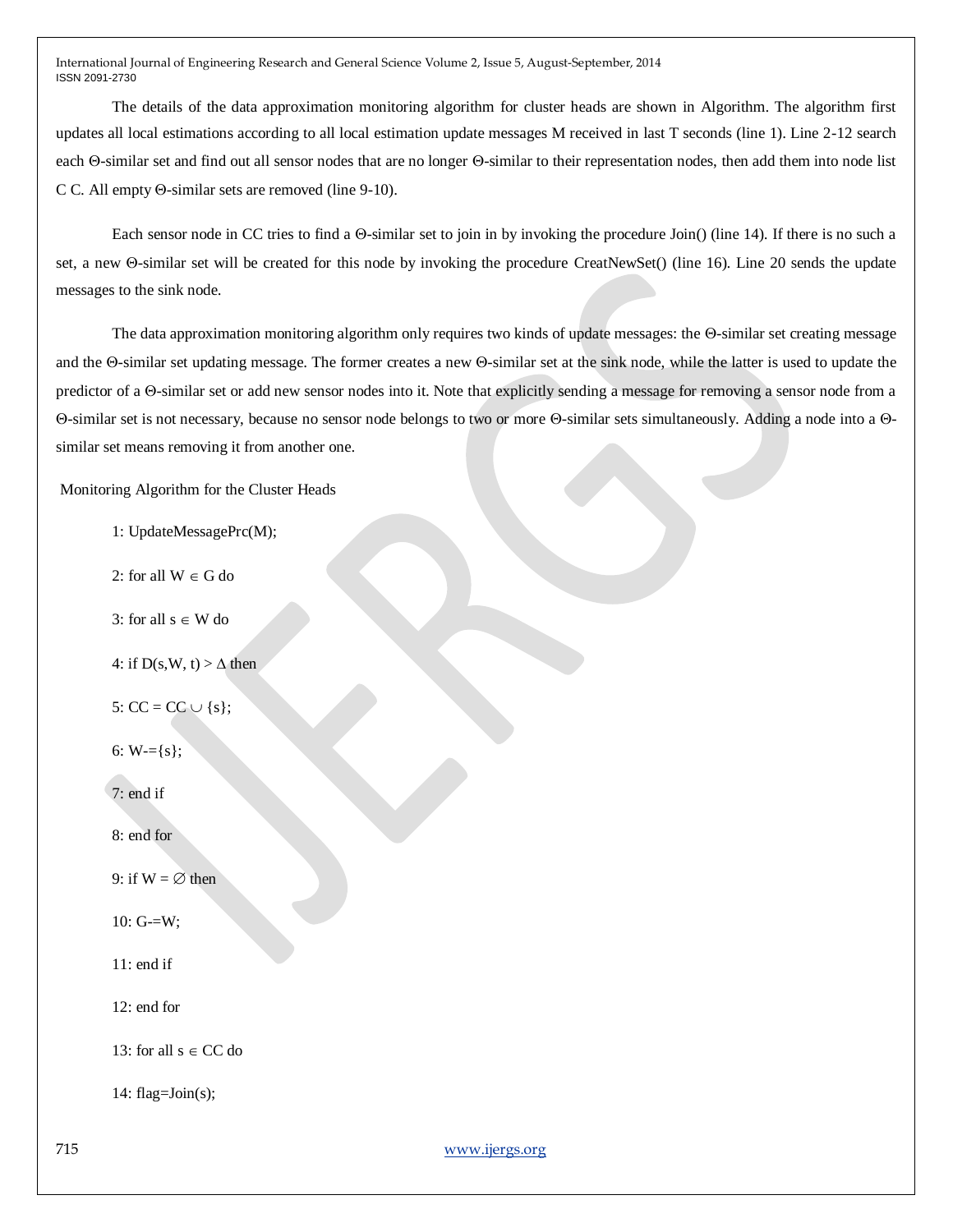15: if flag $==0$  then

16:  $W =$  CreatNewSet(s);

17:  $G = G \cup W$ ;

 $18:$  end if

19: end for

20: SendUpdatemsg();

# **(iv). Monitoring Algorithm For The Sink Node**

The details of the data approximation monitoring algorithm for the sink node are shown in Algorithm. After receiving an updating message M, the sink node first checks its message type. If it is a  $\Theta$ -similar set creating message, it first removes all the nodes contained in M from current exiting  $\Theta$ -similar sets (line 2), then creates a new  $\Theta$ -similar set and adds all these nodes contained in M into the new  $\Theta$ -similar set (line 3). If M is a  $\Theta$ -similar set updating message, the sink node first removes all the nodes contained in M from current exiting  $\Theta$ -similar sets (line 7), then updates the predictor of the specified  $\Theta$ -similar set or add all the node contained in M into the specified  $\Theta$ -similar set (line 8). Finally, all empty sets are removed (line 10-14).

Monitoring Algorithm for the Sink Node

1: if msgtype is  $\Theta$ -similar set creating message then

2: Remove(M);

 $3: W = \text{CreatNewSet}(M);$ 

4:  $G = G \cup \{W\}$ ;

5: end if

6: if msgtype is  $\Theta$ -similar set updating message then

7: Remove(M);

8: SetUpdate(M);

9: end if

10: for all  $W \in G$  do

11: if  $W = \emptyset$  then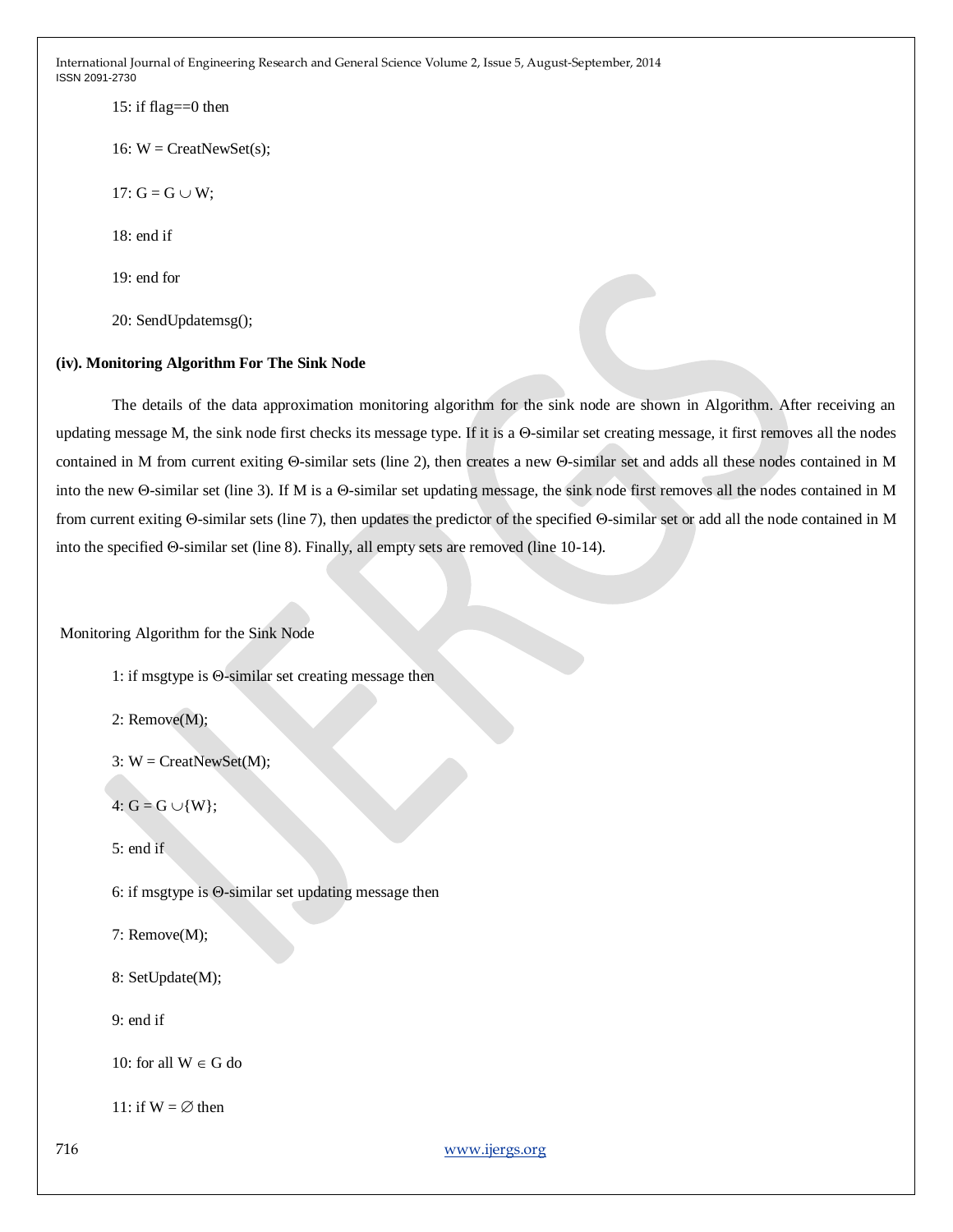$12: G = W$ :

13: end if

14: end for

# **(v).Transmission Plan**

For each query Qi with a routing tree Ti, during each period, first each leaf node in Ti adds the source data to its transmission plan. Then, every internal node in (noted as a relay node for query Qi) only generates one unit of data by aggregating all received data with its own data (if it has), while it may receive multiple data units from its children.

### **(vi).Packet Scheduling**

Packet scheduling at each node that contains data units in its transmission plan is occurred. The nodes are divided into two complementary groups: leaf nodes and intermediate nodes. It ensures that all leaf nodes transmit at even time-slots only, and all intermediate nodes transmit at odd time-slots only.

# **(vii).Aggregation Degree Setting**

Aggregation degree (number of packets that can be aggregated (data can be summed, maximum data, minimum data or average data) is set at each node.

### **(viii).Aggregation and Transmission Based On Degree**

Data is aggregated based on degree and transmission occurred according to degree.

### **Experimental and Results**

The following Table2.1 describes experimental result for proposed system performance rate analysis. The table Contains number of cluster, cluster size and number of aggregated data and average aggregated data details are shown

| S.No         | Number Of | Cluster | Cluster | Cluster     | Cluster | Cluster | Cluster                   |
|--------------|-----------|---------|---------|-------------|---------|---------|---------------------------|
|              | Cluster   | A       | B       | $\mathbf C$ | D       | E       | $\boldsymbol{\mathrm{F}}$ |
| 1            | 2 Cluster | 56      | 89      | 65          | 67      | 67      | 67                        |
| $\mathbf{2}$ | 3 Cluster | 67      | 89      | 78          | 89      | 89      | 89                        |
| 3            | 4 Cluster | 78      | 68      | 89          | 56      | 56      | 89                        |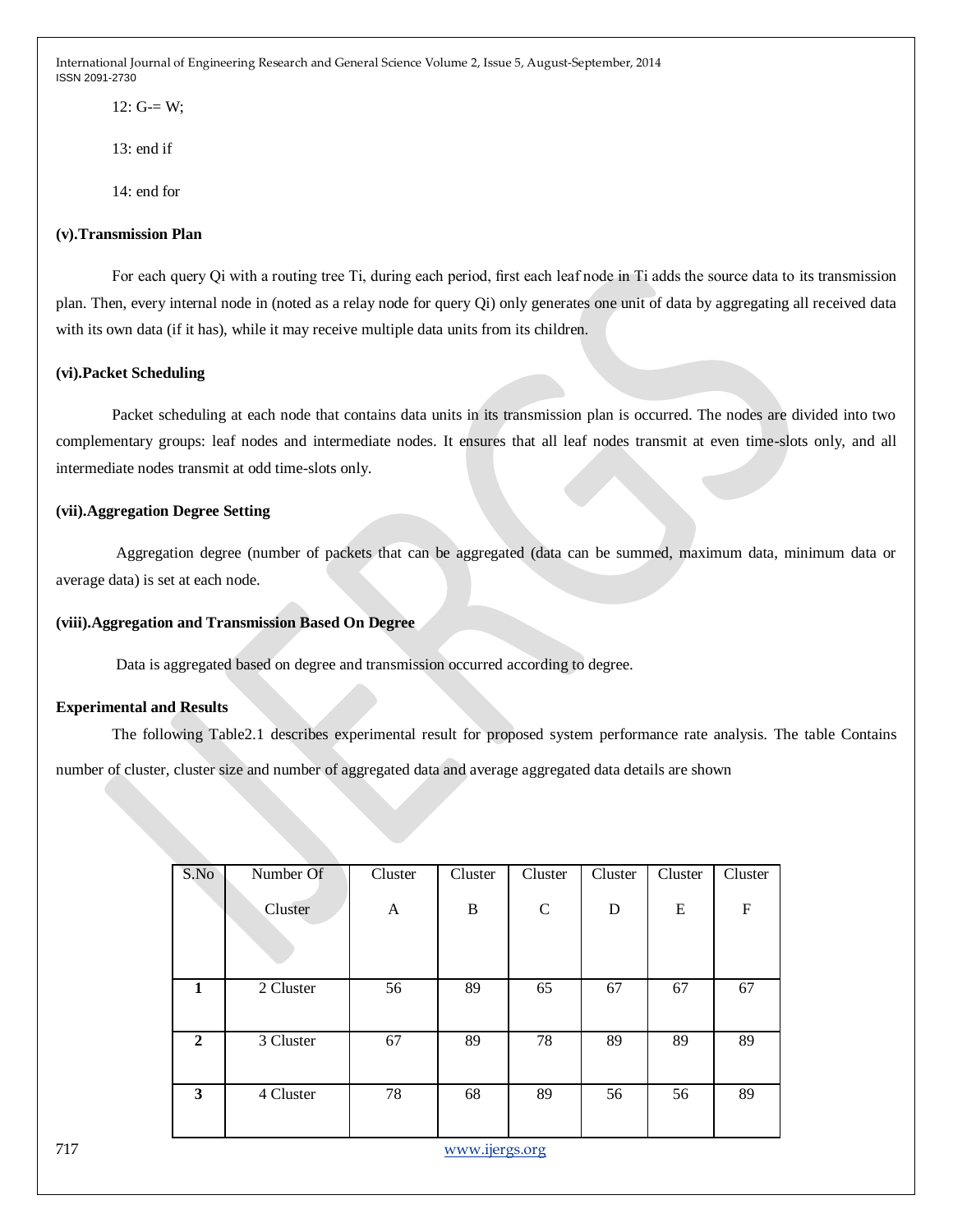| $\overline{\mathbf{4}}$ | 5 Cluster              | 89   | 56     | 67    | 67     | 68     | 67     |
|-------------------------|------------------------|------|--------|-------|--------|--------|--------|
| 5                       | 6 Cluster              | 56   | 67     | 56    | 56     | 67     | 56     |
| 6                       | 7 Cluster              | 67   | 72     | 67    | 67     | 67     | 58     |
| $\overline{7}$          | 8 Cluster              | 78   | 89     | 89    | 89     | 89     | 67     |
| 8                       | 9 Cluster              | 89   | 67     | 67    | 66     | 76     | 76     |
|                         | No. Of                 |      |        |       |        |        |        |
|                         | <b>Aggregated Data</b> | 580  | 597    | 578   | 557    | 579    | 569    |
|                         | Avg %                  | 72.5 | 74.625 | 72.25 | 69.625 | 72.375 | 71.125 |

Table2.1 Cluster Size: Proposed System and Performance Rate

The following Table 2.2 describes experimental result for existing system over all experimental result analysis. The table contains aggregated cluster, number of aggregated data cluster data and average aggregated data details are shown

| <b>Aggregated Cluster</b> | No. Of. Aggregated Data | Avg % Aggregated |
|---------------------------|-------------------------|------------------|
| Cluster A                 | 580                     | 72.5             |
| Cluster B                 | 597                     | 74.62            |
| Cluster C                 | 578                     | 72.25            |
| Cluster D                 | 557                     | 69.62            |
| <b>Cluster E</b>          | 579                     | 72.37            |
| Cluster F                 | 569                     | 71.12            |

Table 2.2 Overall Experimental Results - Proposed System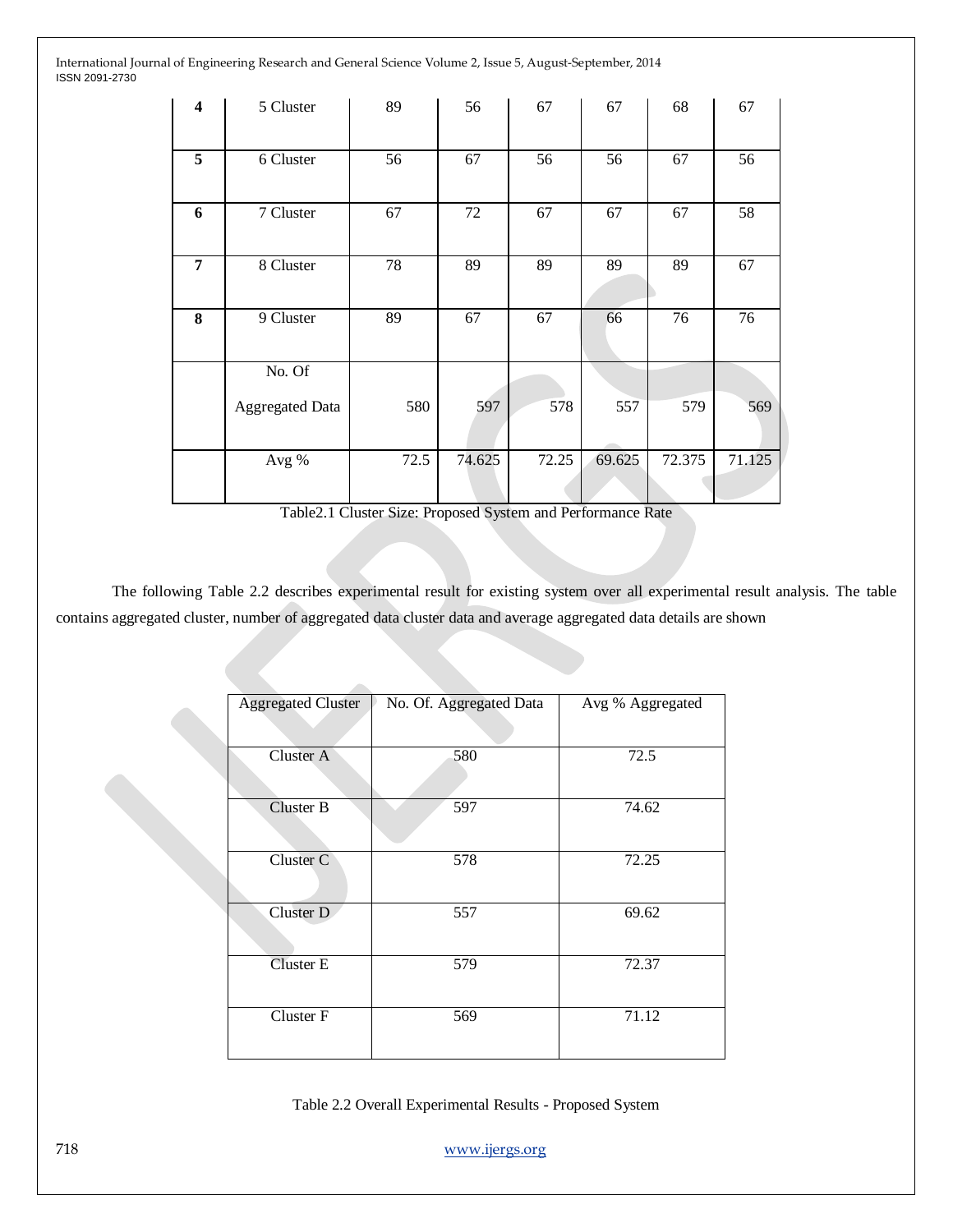The following Fig **2.1**describes experimental result for proposed data transfers for hybrid method rate analyses are shown.



Fig 2.1 Proposed System - Aggregated Data

The following Fig **6.4** describes experimental result for proposed system aggregation scheme analyses are shown



Fig 6.3 Aggregation Scheme- Proposed System

### **CONCLUSION**

In research work are implementations by approximate data collection between wireless sensor networks. In this proposed system exploring application level data collection process. The wireless sensor network is collecting data between one network to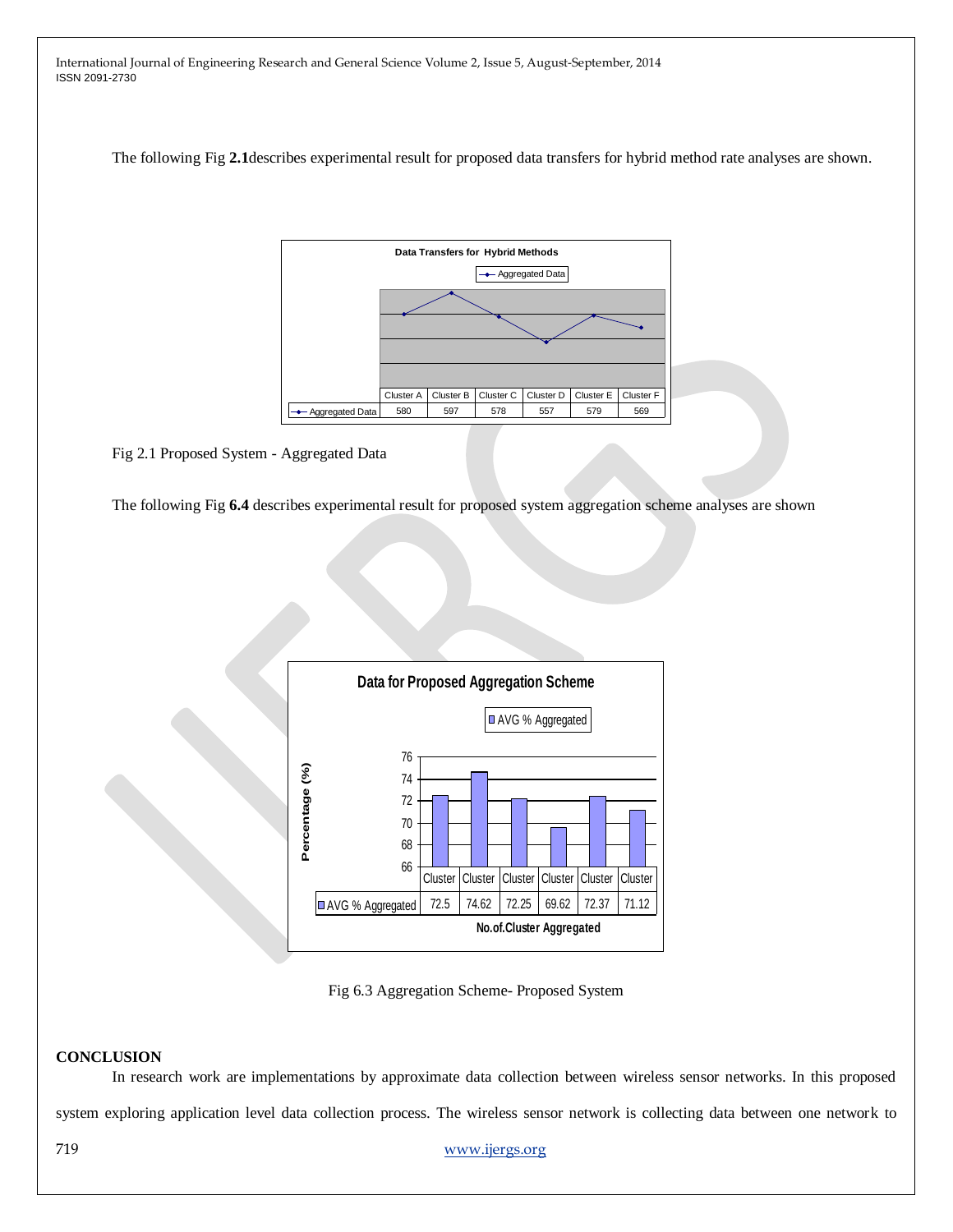another ad hoc networks data is stable and strong temporal and spatial correlation between sensor readings. Our work detects data similarities among the sensor nodes by comparing their local estimation models rather than their original data. The simulation results show that this approach can greatly reduce the amount of messages in wireless communications.

In this research work fast convergecast in WSN node communication using a TDMA protocol to minimize the schedule length is considered. In this thesis work additionally data collection between tree based and schedule process. The degree of node level is finding parent and child node level, the parent node is send data into server node and child node into another sink node details. Therefore, time complexity minimum for data collection between sensor node details. The system addressed the fundamental limitations due to interference and half-duplex transceivers on the nodes and explored techniques to overcome the same. It is found that while transmission power control helps in reducing the schedule length, multiple channels are more effective

#### **REFERENCES**

[1] G. Tolle, J. Polastre, R. Szewczyk, D. Culler, N. Turner, K. Tu, S.Burgess, T. Dawson, P. Buonadonna, D. Gay, and W. Hong, "A Macroscope in the Red Woods," Proc. Third Int'l Conf. Embedded Networked Sensor Systems (SenSys '05), 2005.

[2] M. Li, Y. Liu, and L. Chen, "Non-Threshold Based Event Detection for 3D Environment Monitoring in Sensor Networks," IEEE Trans.Knowledge and Data Eng., vol. 20, no. 12, pp. 1699-1711, Dec. 2008.

[3] Z. Yang and Y. Liu, "Quality of Trilateration: Confidence based Iterative Localization," IEEE Trans. Parallel and Distributed Systems, vol. 21, no. 5, pp. 631-640, May 2010.

[4]G. Werner-Allen, K. Lorincz, J. Johnson, J. Lees, and M. Welsh, "Fidelity and Yield in a Volcano Monitoring Sensor Network," Proc. Seventh Symp. Operating Systems Design and Implementation (OSDI '06), 2006.

[5] R. Cardell-Oliver. Rope: A reactive, opportunistic protocol for environment monitoring sensor network. In Proc. The Second IEEE Workshop on Embedded Networked Sensors (EmNetS-II), May 2005.

[6] L. Mo, Y. He, Y. Liu, J. Zhao, S. Tang, X. Li, and G. Dai, "Canopy Closure Estimates with GreenOrbs: Sustainable Sensing in the Forest," Proc. Sevent h ACM Conf. Embedded Networked Sensor Systems (SenSys '09), 2009.

[7] A. Cerpa, J. Elson, D. Estrin, L. Girod, M. Hamilton, and J. Zhao. Habitat monitoring: Application driver for wireless communications technology. In Proc. the Workshop on Data Communications in Latin America and the Caribbean, Apr. 2001.

[8] R. E. Grumbine, "What Is Ecosystem Management?" Conservation Biology, vol. 8, pp. 27-38, 1994.

[9] F. L. Bunnell and D. J. Vales., "Comparison of Methods for Estimating Forest Overstory Cover: Differences among Techniques," Can. J. Forest Res., vol. 20, 1990.